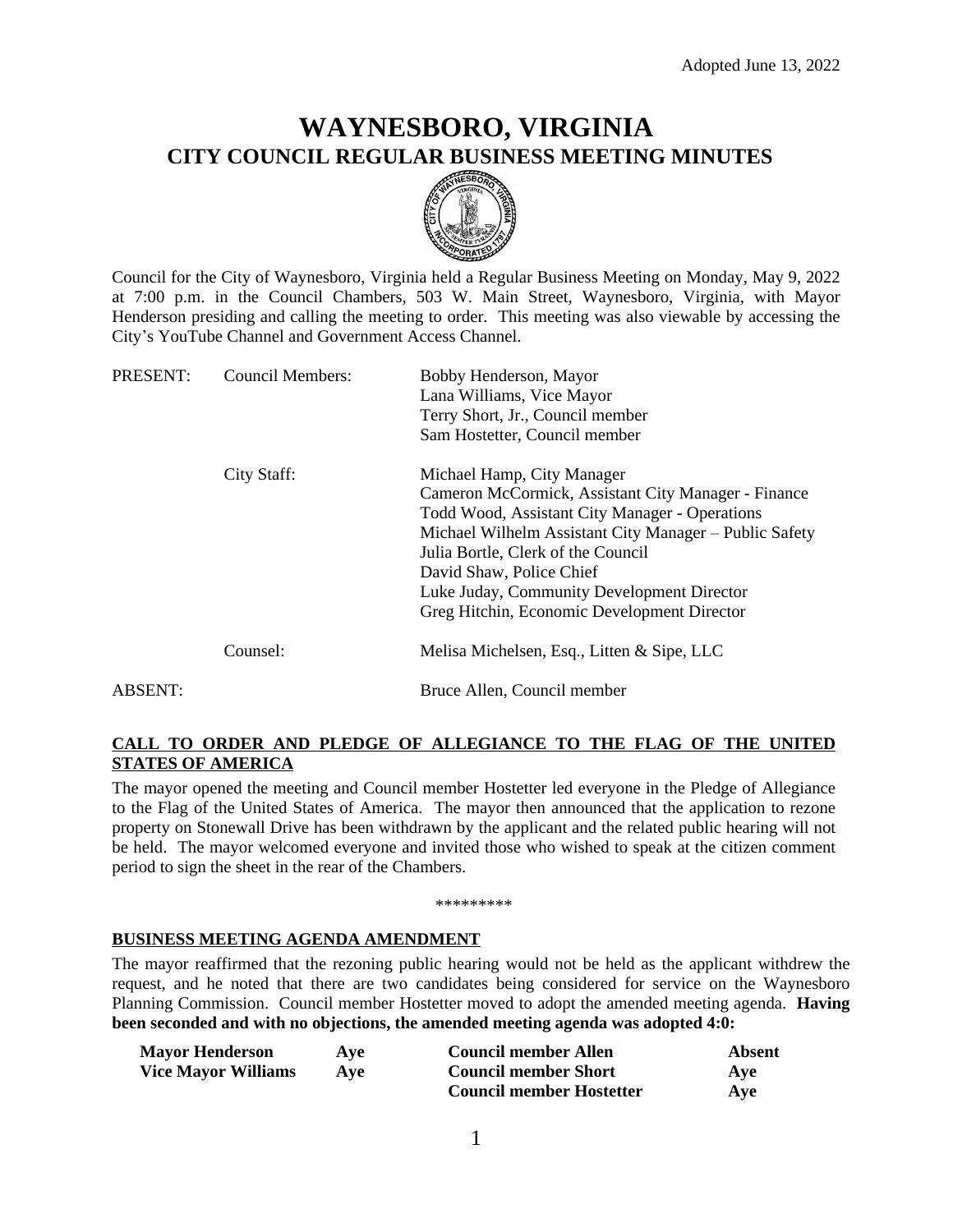Regular Business Meeting Monday, May 9, 2022 Adopted June 13, 2022

\*\*\*\*\*\*\*\*\*\*

#### **MATTERS FROM THE MAYOR**

The mayor complimented the Parks and Recreation Department on holding a successful Riverfest event, noting it received a great turnout. He also noted that there will be several proclamations being offered by council this evening.

\*\*\*\*\*\*\*\*\*\*

#### **COUNCIL MEMBERS**

Council member Short congratulated the Basic City Beer Company for winning a gold medal in the largest international commercial beer competition, the 2022 World Beer Cup, for Best European Lager.

Council member Hostetter also congratulated the Basic City Beer Company and provided a COVID update, stating the numbers have again gone down. He encouraged citizens to get vaccinated.

\*\*\*\*\*\*\*\*\*\*

## **CONSENT AGENDA**

Council member Short moved to adopt the Consent Agenda as presented. **Having been seconded and with no objections, the Consent Agenda was adopted 4:0:**

| <b>Mayor Henderson</b>     | Ave | <b>Council member Allen</b>     | Absent |
|----------------------------|-----|---------------------------------|--------|
| <b>Vice Mayor Williams</b> | Ave | <b>Council member Short</b>     | Ave    |
|                            |     | <b>Council member Hostetter</b> | Ave    |

a. Consider adopting the minutes from the April 25, 2022 regular business meeting.

\*\*\*\*\*\*\*\*\*\*

### **PROCLAMATIONS**

Vice Mayor Williams moved to issue the following proclamations:

Peace Officers Appreciation Week, May 11-17, 2022 **(P22-09)** Public Works Appreciation Week, May 16-20, 2022 **(P22-10)** Business Appreciation Week, May 9-13, 2022 **(P22-11)**

Having been seconded and with no objections, the proclamations were issued by an affirmative vote 4:0:

| <b>Mayor Henderson</b>     | Ave | <b>Council member Allen</b>     | Absent |
|----------------------------|-----|---------------------------------|--------|
| <b>Vice Mayor Williams</b> | Ave | <b>Council member Short</b>     | Ave    |
|                            |     | <b>Council member Hostetter</b> | Ave    |

\*\*\*\*\*\*\*\*\*

### **TAXES FOR CALENDAR YEAR 2022**

The ordinance **IMPOSING TAXES FOR THE CALENDAR YEAR 2022 ON PROPERTY AND PERSONS, FOR THE PAYMENT OF INTEREST ON THE CITY DEBT, FOR THE SUPPORT OF THE CITY GOVERNMENT, FOR THE MAINTENANCE OF THE PUBLIC SCHOOLS, AND FOR OTHER EXPENSES, PROVIDING FOR THE ASSESSMENT OF PERSONS AND PROPERTY, FOR THE COLLECTION OF TAXES, REVENUES, ASSESSMENTS, AND IMPOSING PENALTIES FOR THE FAILURE TO COMPLY WITH THE PROVISIONS HEREOF** was introduced and seconded at the April 25, 2022 council meeting. With no further discussion, **Council member Hostetter moved to adopt the ordinance as presented. Having been seconded, the ordinance was adopted 4:0:**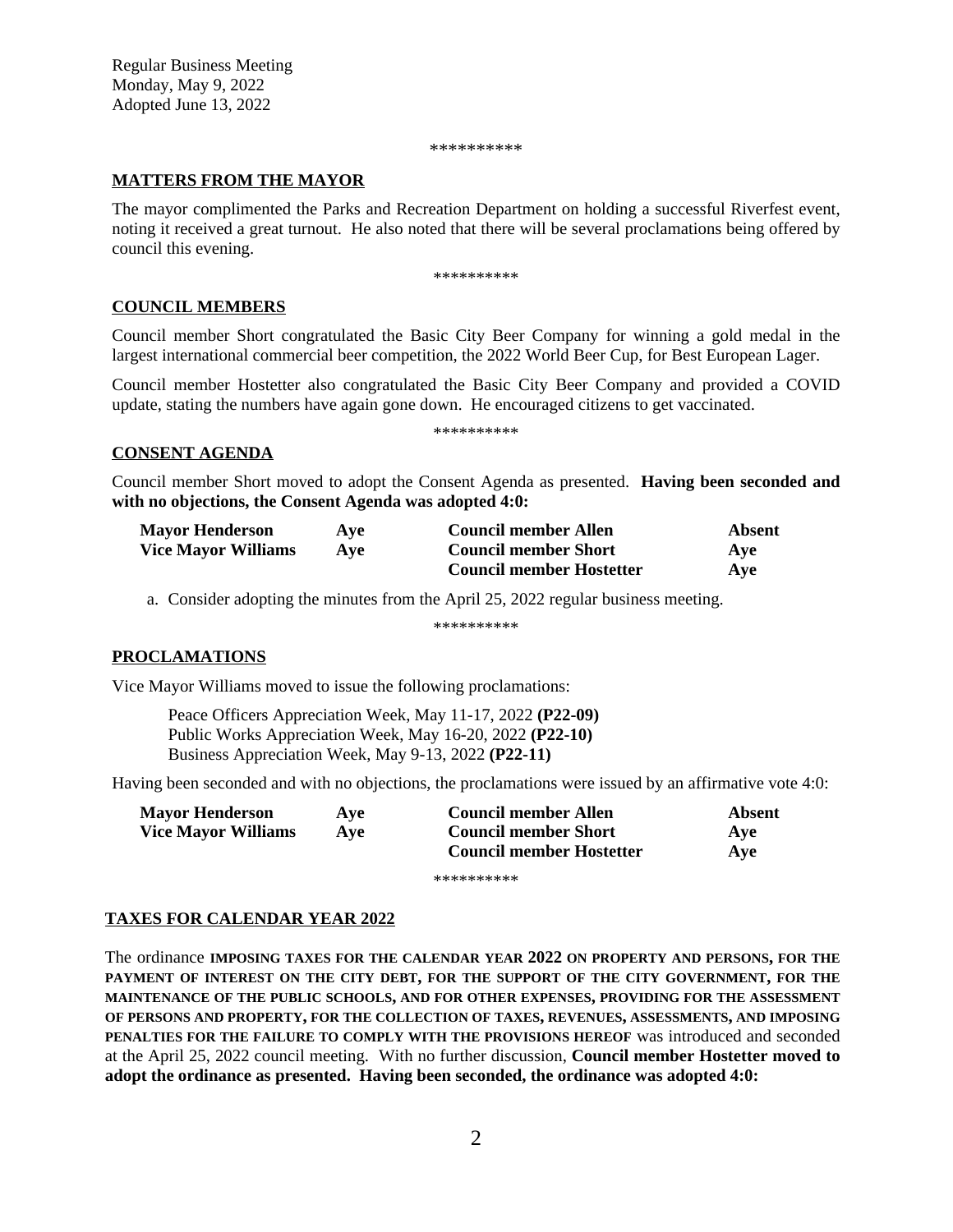| <b>Mayor Henderson</b>     | Ave | <b>Council member Allen</b>     | Absent |
|----------------------------|-----|---------------------------------|--------|
| <b>Vice Mayor Williams</b> | Ave | <b>Council member Short</b>     | Ave    |
|                            |     | <b>Council member Hostetter</b> | Ave    |

#### \*\*\*\*\*\*\*\*\*

#### **CODE AMENDMENT - SECTIONS 30-58(H)(3)(A) AND (B), 66-3(C), 86-28, AND 86-139(B) AND (F) OF THE CODE OF THE CITY OF WAYNESBORO (UTILITES)**

Council member Hostetter moved to introduce an ordinance **AMENDING SECTIONS 30-58(h)(3)(a) and (b), 66-3(c), 86-28, and 86-139(b)** and **(f) OF THE CITY CODE OF THE CITY OF WAYNESBORO, VIRGINIA TO UPDATE STORMWATER UTILITY SERVICE CHARGES, REFUSE SERVICE CHARGES, WATER UTILITY SERVICE CHARGES, AND WASTEWATER UTILITY SERVICE CHARGES AND RATES AS HEREIN SPECIFIED. Having been seconded and with no further discussion, the ordinance was adopted 3:1:**

| <b>Mayor Henderson</b>     | Ave | <b>Council member Allen</b>     | Absent |
|----------------------------|-----|---------------------------------|--------|
| <b>Vice Mayor Williams</b> | Nav | <b>Council member Short</b>     | Ave    |
|                            |     | <b>Council member Hostetter</b> | Ave    |

\*\*\*\*\*\*\*\*\*\*

#### **RECOMMENDED ANNUAL BUDGET FOR THE FISCAL YEAR ENDING JUNE 30, 2023**

Council member Hostetter moved to introduce an ordinance **MAKING APPROPRIATIONS OF SUMS OF MONEY FOR ALL NECESSARY EXPENDITURES OF THE CITY OF WAYNESBORO, VIRGINIA, FOR THE FISCAL YEAR ENDING JUNE 30, 2023, TO PRESCRIBE THE TERMS, CONDITIONS, AND PROVISIONS WITH RESPECT TO THE EXPENDITURE CATEGORIES OF APPROPRIATION AND THEIR PAYMENT, AND TO REPEAL ORDINANCES WHOLLY IN CONFLICT WITH THIS ORDINANCE, AND ALL ORDINANCES INCONSISTENT WITH THIS ORDINANCE TO THE EXTENT OF SUCH INCONSISTENCY**. **Having been seconded and with no objections, the ordinance was adopted 4:0:**

| <b>Mayor Henderson</b>     | Ave | <b>Council member Allen</b>     | Absent |
|----------------------------|-----|---------------------------------|--------|
| <b>Vice Mayor Williams</b> | Ave | <b>Council member Short</b>     | Ave    |
|                            |     | <b>Council member Hostetter</b> | Ave    |
|                            |     | **********                      |        |

### **WAYNESBORO HISTORICAL COMMISSION APPOINTMENT**

Council member Short moved to appoint Mr. Robert Lambert to the Waynesboro Historical Commission to an unexpired four-year term ending August 31, 2025. **Having been seconded and with no objections, the appointment was adopted 4:0:**

| <b>Mayor Henderson</b>     | Ave | <b>Council member Allen</b>     | Absent |
|----------------------------|-----|---------------------------------|--------|
| <b>Vice Mayor Williams</b> | Ave | <b>Council member Short</b>     | Ave    |
|                            |     | <b>Council member Hostetter</b> | Ave    |

#### \*\*\*\*\*\*\*\*\*\*

#### **VALLEY COMMUNITY SERVICES BOARD REAPPOINTMENT**

Council member Hostetter moved to reappoint Ms. Mary Powell to the Valley Community Services Board to an unexpired four-year term ending June 30, 2025. **Having been seconded and with no objections, the reappointment was adopted 4:0:**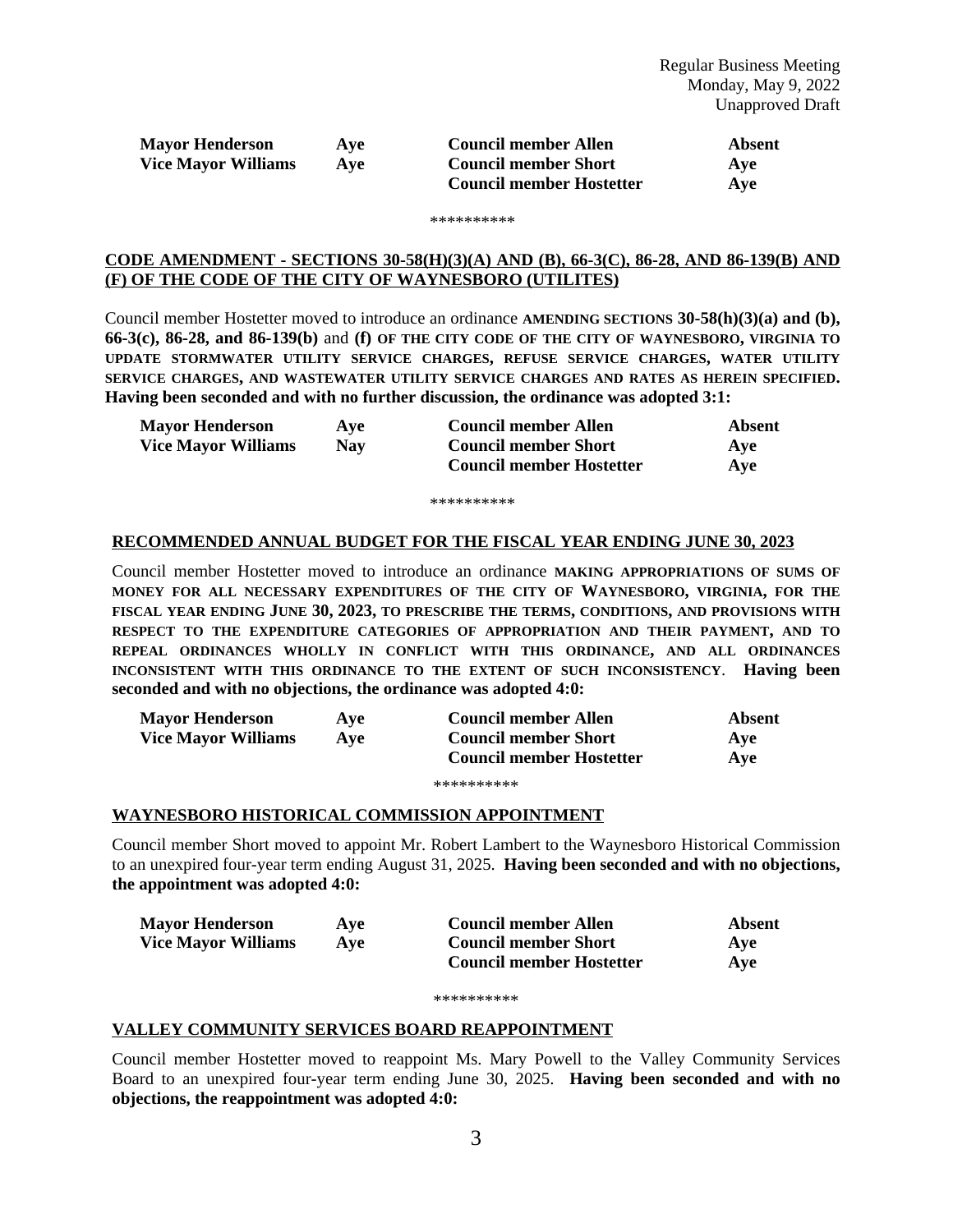Regular Business Meeting Monday, May 9, 2022 Adopted June 13, 2022

| <b>Mayor Henderson</b>     | Ave | <b>Council member Allen</b>     | Absent |
|----------------------------|-----|---------------------------------|--------|
| <b>Vice Mayor Williams</b> | Ave | <b>Council member Short</b>     | Ave    |
|                            |     | <b>Council member Hostetter</b> | Ave    |

#### \*\*\*\*\*\*\*\*\*\*

#### **WAYNESBORO PLANNING COMMISSION APPOINTMENTS**

Council member Short moved to appoint Ms. Shari Lambert to the Waynesboro Planning Commission to a four-year term ending August 31, 2026. **Having been seconded and with no objections, the appointment was adopted 4:0:**

| <b>Mayor Henderson</b>     | Ave | <b>Council member Allen</b>     | Absent |
|----------------------------|-----|---------------------------------|--------|
| <b>Vice Mayor Williams</b> | Ave | <b>Council member Short</b>     | Ave    |
|                            |     | <b>Council member Hostetter</b> | Ave    |

Vice Mayor Williams moved to appoint Mr. Nick Zawhorodny to the Waynesboro Planning Commission to an unexpired four-year term ending August 31, 2025. **Having been seconded and with no objections, the appointment was adopted 4:0:**

| <b>Mayor Henderson</b>     | Ave | <b>Council member Allen</b>     | Absent     |
|----------------------------|-----|---------------------------------|------------|
| <b>Vice Mayor Williams</b> | Ave | <b>Council member Short</b>     | <b>Ave</b> |
|                            |     | <b>Council member Hostetter</b> | Ave        |
|                            |     |                                 |            |

\*\*\*\*\*\*\*\*\*\*

**COMMUNICATION, CORRESPONDENCE, AND CALENDAR**: With no comments from Council or staff, the meeting continued.

\*\*\*\*\*\*\*\*\*\*

### **CITIZEN COMMENT PERIOD**

*Craig Scott, Waynesboro*: suggested privatizing Sunset Park and asked the council to consider ways to optimize revenue capabilities.

*Jerry Wilson, Waynesboro*: asked Council to look into enabling personal property tax (car tax) to be reduced when a vehicle is no longer operable in the beginning of the calendar year.

*Evelyn Scott, Waynesboro*: urged Council to grandfather into the City Code the ability to keep chickens and roosters if a limit on the number allowed to be owned is set.

*Cheryl Karri, Waynesboro*: suggested Council budget to fix and update current parks before adding another park that requires maintenance and security. She objects to non-residents having a say in how the city spends money. She suggested the city have a Beautification Committee.

\*\*\*\*\*\*\*\*\*\*

### **CLOSED MEETING**

Vice Mayor Williams moved that Council go into Closed Meeting to discuss:

to discuss the acquisition of real property for a public purpose, as authorized by Va. Code  $\S$  2.2-3711(A)(3); and to consult with legal counsel regarding specific legal matters requiring the provision of legal advice by our attorney relating to a real property, as authorized by Va. Code §§ 2.2-3711(A)(8), AND